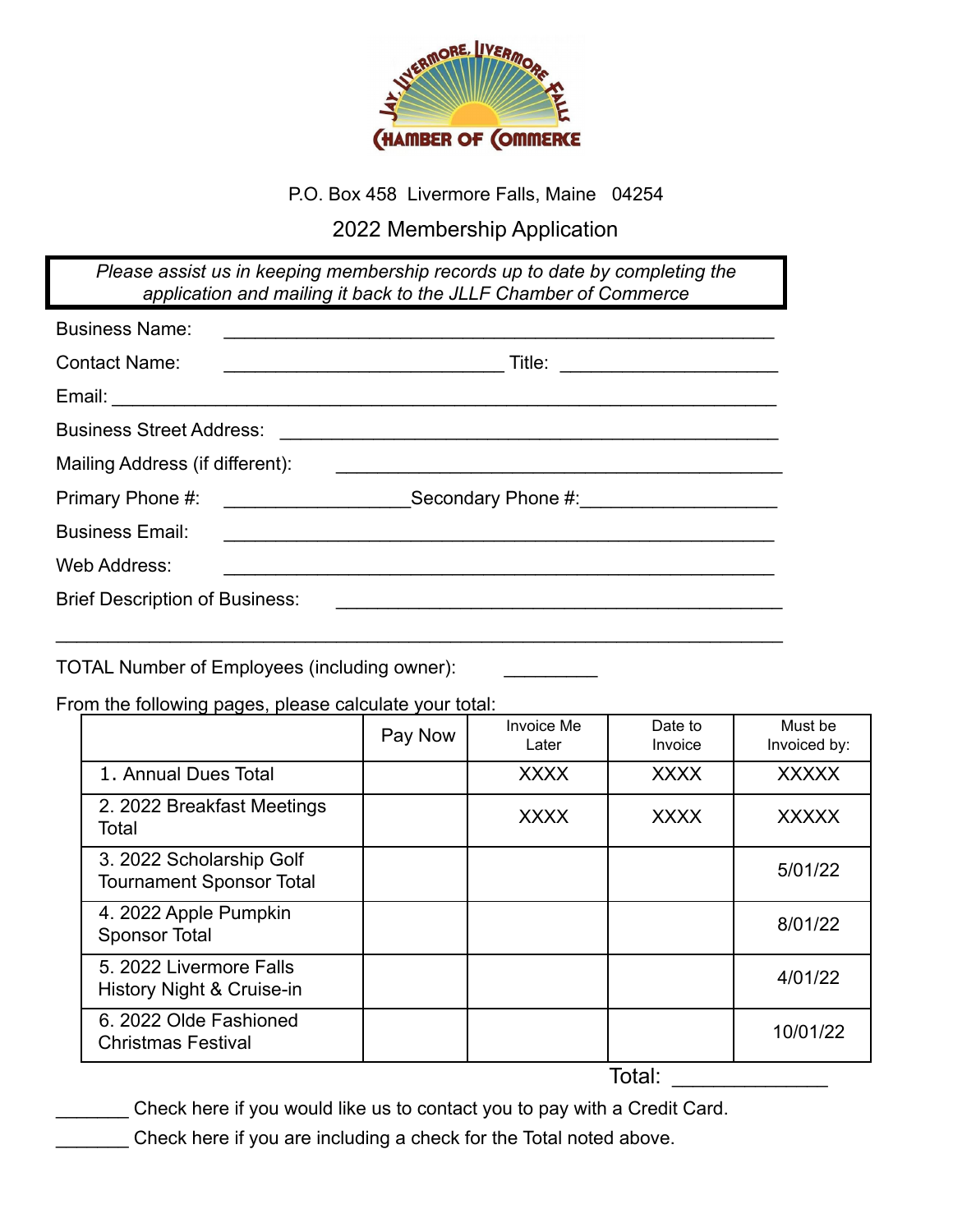## **1. 2022 Annual Dues**

| <b>Membership Type</b>                  | <b>Cost</b> | <b>Select One</b> |
|-----------------------------------------|-------------|-------------------|
| Citizen Supporter                       | \$35        |                   |
| <b>Civic &amp; Social Organizations</b> | \$60        |                   |
| Non-Profit Organizations                | \$60        |                   |
| 1 Owner (only one person involved)      | \$125       |                   |
| 2 to 5 Employees (including owner)      | \$150       |                   |
| 6 to 10 Employees                       | \$170       |                   |
| 11 to 25 Employees                      | \$195       |                   |
| 26 to 100 Employees                     | \$220       |                   |
| 101 to 250 Employees                    | \$360       |                   |
| Over 250 Employees                      | \$800       |                   |

### **Annual Dues Total: \_\_\_\_\_\_\_\_\_\_\_\_\_\_\_\_\_\_\_**

# **2. 2022 Breakfast Meetings**

Breakfast Meetings are a great way to start your day. This is an opportunity to network with other businesses, display (advertise) your business' banner, learn about other Chamber Members with the "Member in the Spotlight" presentation, and enjoy informational guest speakers.

Pay now for the nine 2022 Breakfast Meetings and receive *one free breakfast***.**\*\*



\*Please note that there is not a Breakfast Meeting in January or in July.

\*\*Excludes December's Breakfast Meeting which is at the Washburn – Norlands Living History Center

If you would like to take advantage of paying for the 2022 Breakfast Meetings upfront, please fill out the following:

a. Number of Employees  $X $96 =$ 

Reserve your spot for the December 2022 Breakfast Meeting at the Washburn-Norlands Living History Center:

b. Number of Employees attending  $X $12 =$  (maximum 25 – first come, first served)

Take advantage of being a Breakfast Sponsor! First come, first served! We will contact you to schedule the next available spot.

c. I would like to reserve my spot as a Breakfast Sponsor. \$200\_

## **Breakfast Meetings Total (a + b + c) = \_\_\_\_\_\_\_\_\_\_\_\_\_\_\_\_\_\_\_\_\_\_\_\_\_\_\_**